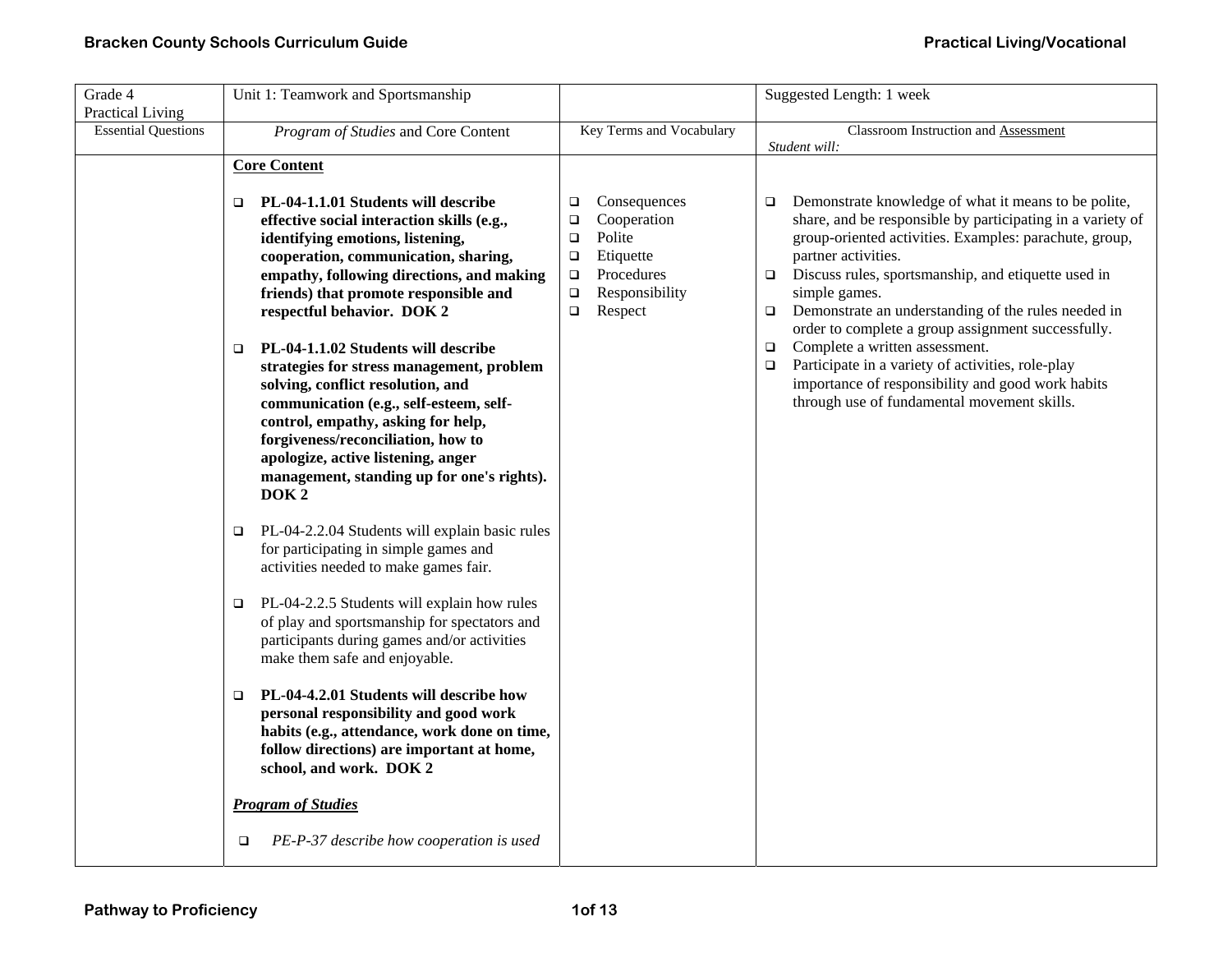| Grade 4                    |        | Unit 1: Teamwork and Sportsmanship             |                          | Suggested Length: 1 week             |
|----------------------------|--------|------------------------------------------------|--------------------------|--------------------------------------|
| Practical Living           |        |                                                |                          |                                      |
| <b>Essential Questions</b> |        | Program of Studies and Core Content            | Key Terms and Vocabulary | Classroom Instruction and Assessment |
|                            |        |                                                |                          | Student will:                        |
|                            |        | with partners and small groups.                |                          |                                      |
|                            | $\Box$ | PE-P-39 practice cooperation strategies        |                          |                                      |
|                            |        | with partners and small groups.                |                          |                                      |
|                            | $\Box$ | PE-P-40 describe the concept of                |                          |                                      |
|                            |        | sportsmanship (e.g., rules, fair play,         |                          |                                      |
|                            |        | personal response) in regard to games and      |                          |                                      |
|                            |        | <i>activities.</i>                             |                          |                                      |
|                            | $\Box$ | PE-P-41 demonstrate practice techniques        |                          |                                      |
|                            |        | and use feedback to improve skills.            |                          |                                      |
|                            | $\Box$ | PE-P-42 demonstrate cooperation with           |                          |                                      |
|                            |        | partners, small groups, or large groups by     |                          |                                      |
|                            |        | following rules and practicing fair play.      |                          |                                      |
|                            | $\Box$ | HE-P-1 become aware of the concept of          |                          |                                      |
|                            |        | responsibility to oneself (e.g., do your best, |                          |                                      |
|                            |        | be the best you can be).                       |                          |                                      |
|                            | $\Box$ | HE-P-2 recognize the concept of an             |                          |                                      |
|                            |        | individual's responsibility to others.         |                          |                                      |
|                            | $\Box$ | HE-P-3 demonstrate responsibility to           |                          |                                      |
|                            |        | oneself and others.                            |                          |                                      |
|                            | $\Box$ | HE-P-4 become aware of the role rules play     |                          |                                      |
|                            |        | in the effective functioning of groups.        |                          |                                      |
|                            | $\Box$ | HE-P-5 recognize that growth and               |                          |                                      |
|                            |        | development are unique to each individual.     |                          |                                      |
|                            | $\Box$ | HE-P-6 become aware of conflict resolution     |                          |                                      |
|                            |        | and communication strategies                   |                          |                                      |
|                            | $\Box$ | HE-P-27 define friendship.                     |                          |                                      |
|                            | $\Box$ | HE-P-28 explain ways to develop                |                          |                                      |
|                            |        | friendships.                                   |                          |                                      |
|                            | $\Box$ | HE-P-29 identify what they like about          |                          |                                      |
|                            |        | themselves and others.                         |                          |                                      |
|                            | $\Box$ | HE-P-30 identify unique characteristics of     |                          |                                      |
|                            |        | others.                                        |                          |                                      |
|                            | $\Box$ | HE-P-32 determine how to express               |                          |                                      |
|                            |        | emotions appropriately.                        |                          |                                      |
|                            | $\Box$ | HE-P-34 demonstrate respect for others.        |                          |                                      |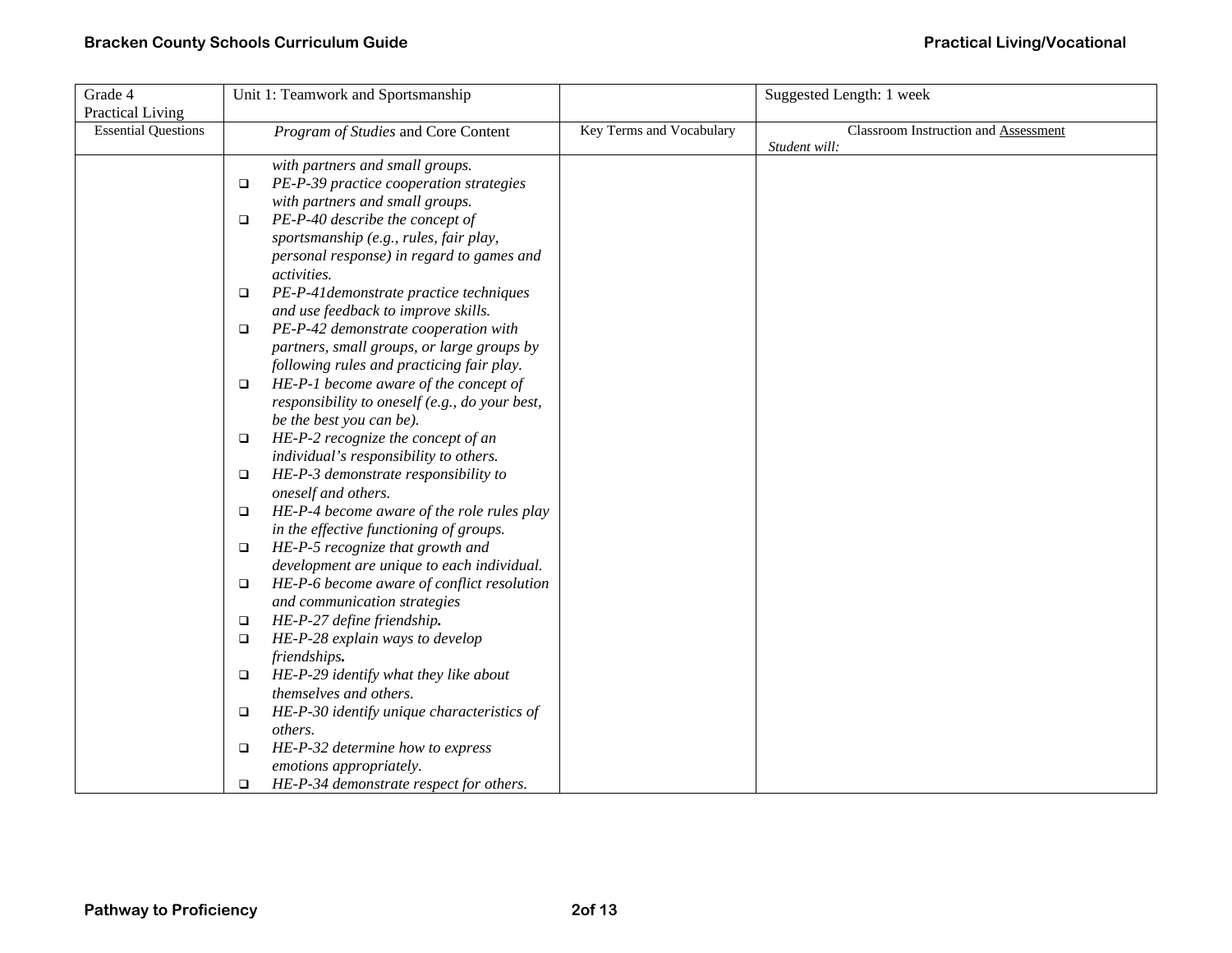|    | Grade 4                         | Unit 2: Health and Fitness                                                              |                  |                                 |                  | Suggested Length: 4 weeks                                                                   |
|----|---------------------------------|-----------------------------------------------------------------------------------------|------------------|---------------------------------|------------------|---------------------------------------------------------------------------------------------|
|    | <b>Practical Living</b>         |                                                                                         |                  |                                 |                  |                                                                                             |
|    | <b>Essential Questions</b>      | Program of Studies and Core Content                                                     |                  | <b>Key Terms and Vocabulary</b> |                  | Classroom Instruction and Assessment<br>Student will:                                       |
|    |                                 | <b>Core Content</b>                                                                     |                  |                                 |                  |                                                                                             |
| 1. | What body                       |                                                                                         | □                | Hygiene                         | $\Box$           | Identify growth and development traits through self and                                     |
|    | systems are                     | PL-04-1.1.02 Students will describe                                                     | $\Box$           | Aerobic                         |                  | partner assessment (written).                                                               |
|    | affected by diet,               | strategies for stress management, problem                                               | $\Box$           | Anaerobic                       | $\Box$           | Demonstrate an understanding of:                                                            |
|    | exercise, and                   | solving, conflict resolution, and                                                       | $\Box$           | Food Guide Pyramid              |                  | Cardio respiratory endurance<br>❏                                                           |
|    | rest?                           | communication (e.g., self-esteem, self-                                                 | $\Box$           | Nutrition                       |                  | Muscular strength<br>$\Box$                                                                 |
|    |                                 | control, empathy, asking for help,                                                      | $\Box$           | Digestive System                |                  | Muscular endurance<br>$\Box$                                                                |
| 2. | What changes                    | forgiveness/reconciliation, how to                                                      | $\Box$           | Health                          |                  | Flexibility<br>$\Box$                                                                       |
|    | occur during                    | apologize, active listening, anger                                                      | $\Box$           | <b>Nutritious Foods</b>         |                  | Weight management<br>$\Box$                                                                 |
|    | preadolescence?                 | management, standing up for one's rights).                                              | $\Box$           | Wants                           | $\Box$           | Complete a written assessment.                                                              |
| 3. | How can illness                 | DOK <sub>2</sub>                                                                        | $\Box$<br>$\Box$ | Needs<br><b>Body System</b>     | $\Box$<br>$\Box$ | Complete nutrition worksheets.<br>Identify the six nutrients the body gets from the food we |
|    | be prevented?                   | PL-04-1.1.03 Students will describe how<br>$\Box$                                       | $\Box$           | Endurance                       |                  | eat.                                                                                        |
|    |                                 | physical, social, and emotional changes occur                                           | $\Box$           | Respiration                     |                  |                                                                                             |
| 4. | What are the                    | during preadolescence.                                                                  | $\Box$           | Perspiration                    |                  |                                                                                             |
|    | levels of the                   |                                                                                         | $\Box$           | Posture                         |                  |                                                                                             |
|    | food pyramid?                   | PL-04-1.1.06 Students will describe how an<br>$\Box$                                    | $\Box$           | Promote                         |                  |                                                                                             |
|    |                                 | individual's behavior and choices relating                                              | $\Box$           | <b>Circulatory System</b>       |                  |                                                                                             |
| 5. | What are some                   | to diet, exercise, and rest affect body                                                 | $\Box$           | <b>Respiratory System</b>       |                  |                                                                                             |
|    | examples of                     | systems (e.g., circulatory, respiratory,                                                | $\Box$           | <b>Benefits</b>                 |                  |                                                                                             |
|    | nutritious                      | digestive). DOK 2                                                                       |                  |                                 |                  |                                                                                             |
|    | snacks?                         |                                                                                         |                  |                                 |                  |                                                                                             |
|    |                                 | PL-04-1.1.07 Students will explain how<br>$\Box$                                        |                  |                                 |                  |                                                                                             |
| 6. | What physical<br>changes happen | strategies (e.g., diet, exercise, rest,                                                 |                  |                                 |                  |                                                                                             |
|    | during exercise?                | immunizations) and good hygiene practices<br>(e.g., hand washing, brushing teeth, using |                  |                                 |                  |                                                                                             |
|    |                                 | tissues, not sharing personal items, not                                                |                  |                                 |                  |                                                                                             |
| 7. | Why is fitness                  | sharing personal items, adequate                                                        |                  |                                 |                  |                                                                                             |
|    | based on time                   | protection from ultraviolet rays) promote                                               |                  |                                 |                  |                                                                                             |
|    | and effort?                     | good health and prevent communicable                                                    |                  |                                 |                  |                                                                                             |
|    |                                 | (cold, flu/influenza, measles, strep throat,                                            |                  |                                 |                  |                                                                                             |
| 8. | Why is exercise                 | lice) and non-communicable (heart disease,                                              |                  |                                 |                  |                                                                                             |
|    | good for you?                   | diabetes, obesity, cancer, asthma) diseases.                                            |                  |                                 |                  |                                                                                             |
|    |                                 | DOK <sub>2</sub>                                                                        |                  |                                 |                  |                                                                                             |
| 9. | How can you                     |                                                                                         |                  |                                 |                  |                                                                                             |
|    | manage stress?                  | PL-04-1.1.08 Students will identify<br>$\Box$                                           |                  |                                 |                  |                                                                                             |
|    | 10. What are some               | behavior choices (tobacco, alcohol, illegal                                             |                  |                                 |                  |                                                                                             |
|    | ways to deal                    | drug use) that result in negative                                                       |                  |                                 |                  |                                                                                             |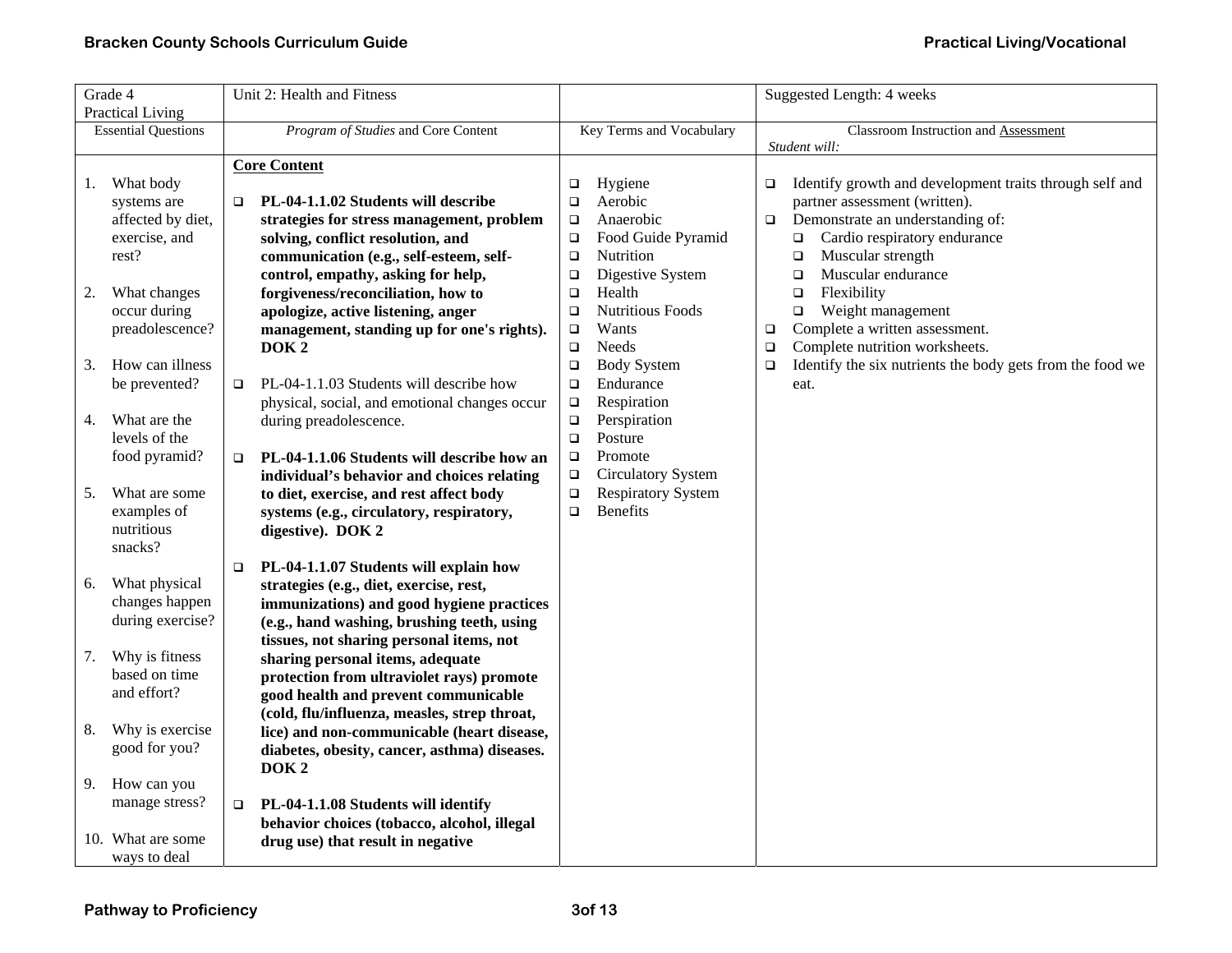| Grade 4                    | Unit 2: Health and Fitness                                            |                          | Suggested Length: 4 weeks            |
|----------------------------|-----------------------------------------------------------------------|--------------------------|--------------------------------------|
| Practical Living           |                                                                       |                          |                                      |
| <b>Essential Questions</b> | Program of Studies and Core Content                                   | Key Terms and Vocabulary | Classroom Instruction and Assessment |
|                            |                                                                       |                          | Student will:                        |
| with peer                  | consequences. DOK 1                                                   |                          |                                      |
| pressure?                  |                                                                       |                          |                                      |
|                            | PL-04-1.1.11 Students will identify self-<br>$\Box$                   |                          |                                      |
|                            | management and coping strategies (goal                                |                          |                                      |
|                            | setting, decision making, and time                                    |                          |                                      |
|                            | management). DOK 1                                                    |                          |                                      |
|                            | PL-04-1.2.01 Students will identify foods<br>$\Box$                   |                          |                                      |
|                            | containing nutrients (protein, carbohydrates,                         |                          |                                      |
|                            | fats), which are important in the growth and                          |                          |                                      |
|                            | development of healthy bodies.                                        |                          |                                      |
|                            |                                                                       |                          |                                      |
|                            | PL-04-1.2.02 Students will describe key<br>$\Box$                     |                          |                                      |
|                            | recommendations made in the Dietary                                   |                          |                                      |
|                            | <b>Guidelines for Americans (weight</b>                               |                          |                                      |
|                            | management, physical activity, food groups                            |                          |                                      |
|                            | to encourage) and the overall purpose of                              |                          |                                      |
|                            | these guidelines. DOK 2                                               |                          |                                      |
|                            |                                                                       |                          |                                      |
|                            |                                                                       |                          |                                      |
|                            | PL-04-2.2.01 Students will describe<br>$\Box$                         |                          |                                      |
|                            | physical and social benefits that result                              |                          |                                      |
|                            | from regular and appropriate participation<br>in physical activities: |                          |                                      |
|                            | $\Box$ Physical benefits (e.g., weight                                |                          |                                      |
|                            | management, muscular strength,                                        |                          |                                      |
|                            | muscular endurance, flexibility,                                      |                          |                                      |
|                            | cardio-respirator/cardiovascular                                      |                          |                                      |
|                            | endurance, control of body                                            |                          |                                      |
|                            | movements, stress reduction)                                          |                          |                                      |
|                            | Social benefits: positive interaction<br>$\Box$                       |                          |                                      |
|                            | with others, respect for self and others,                             |                          |                                      |
|                            | enjoyment, self-expression DOK 1                                      |                          |                                      |
|                            |                                                                       |                          |                                      |
|                            | PL-04-2.2.02 Students will explain the<br>□                           |                          |                                      |
|                            | importance of practice for improving                                  |                          |                                      |
|                            | performance in games and sports.                                      |                          |                                      |
|                            |                                                                       |                          |                                      |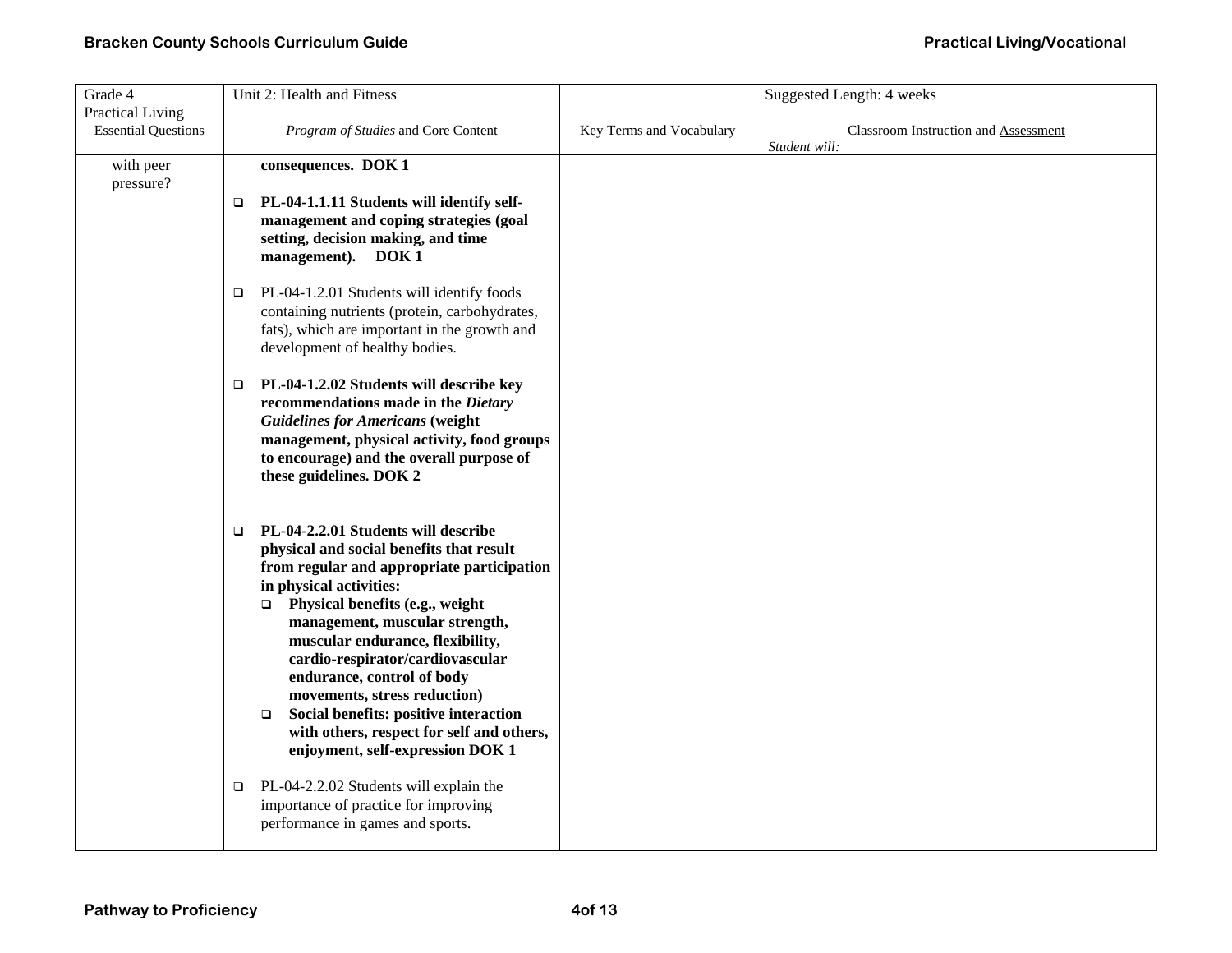| Grade 4                    | Unit 2: Health and Fitness                                                      |                          | Suggested Length: 4 weeks            |
|----------------------------|---------------------------------------------------------------------------------|--------------------------|--------------------------------------|
| Practical Living           |                                                                                 |                          |                                      |
| <b>Essential Questions</b> | Program of Studies and Core Content                                             | Key Terms and Vocabulary | Classroom Instruction and Assessment |
|                            |                                                                                 |                          | Student will:                        |
|                            | PL-04-2.3.01 Students will describe the<br>$\Box$                               |                          |                                      |
|                            | components of fitness (muscular strength,                                       |                          |                                      |
|                            | muscular endurance, flexibility, body                                           |                          |                                      |
|                            | composition, cardio-respiratory/                                                |                          |                                      |
|                            | cardiovascular endurance) and the FITT                                          |                          |                                      |
|                            | Principle (Frequency, Intensity, Type,<br>Time). DOK 1                          |                          |                                      |
|                            |                                                                                 |                          |                                      |
|                            | <b>Program of Studies</b>                                                       |                          |                                      |
|                            |                                                                                 |                          |                                      |
|                            | PE-P-1 feel and hear their own heartbeat.<br>$\Box$                             |                          |                                      |
|                            | PE-P-2 perform simple stretching and<br>$\Box$                                  |                          |                                      |
|                            | strengthening exercises.                                                        |                          |                                      |
|                            | PE-P-3 perform a wider variety of stretching<br>$\Box$                          |                          |                                      |
|                            | and strengthening exercises.                                                    |                          |                                      |
|                            | PE-P-4 recognize that exercise affects heart<br>$\Box$                          |                          |                                      |
|                            | rate.                                                                           |                          |                                      |
|                            | PE-P-5 perform various stretching,<br>$\Box$                                    |                          |                                      |
|                            | strengthening, and cardio-respiratory                                           |                          |                                      |
|                            | exercises and describe their benefits.                                          |                          |                                      |
|                            | PE-P-36 describe how practice helps<br>$\Box$                                   |                          |                                      |
|                            | individuals improve.<br>PE-P-38 relate the concept of practice to the<br>$\Box$ |                          |                                      |
|                            | importance of learning new skills.                                              |                          |                                      |
|                            | HE-P-21 identify basic food groups.<br>$\Box$                                   |                          |                                      |
|                            | HE-P-22 identify foods in basic food groups.<br>$\Box$                          |                          |                                      |
|                            | HE-P-23 classify foods according to<br>$\Box$                                   |                          |                                      |
|                            | identified food groups.                                                         |                          |                                      |
|                            | HE-P-24 describe and select healthy snack<br>$\Box$                             |                          |                                      |
|                            | foods.                                                                          |                          |                                      |
|                            | HE-P-25 describe food guide pyramid and<br>$\Box$                               |                          |                                      |
|                            | understand its significance.                                                    |                          |                                      |
|                            | HE-P-26 determine the impact of diet on<br>$\Box$                               |                          |                                      |
|                            | growth and development.                                                         |                          |                                      |

| $\tilde{\phantom{a}}$<br>Grade<br>. د        | $\overline{\phantom{a}}$<br>Movement<br>Unit 3: | weeks<br>Length:<br>Suggested<br>ັ |
|----------------------------------------------|-------------------------------------------------|------------------------------------|
| $\overline{\phantom{a}}$<br>Practical Living |                                                 |                                    |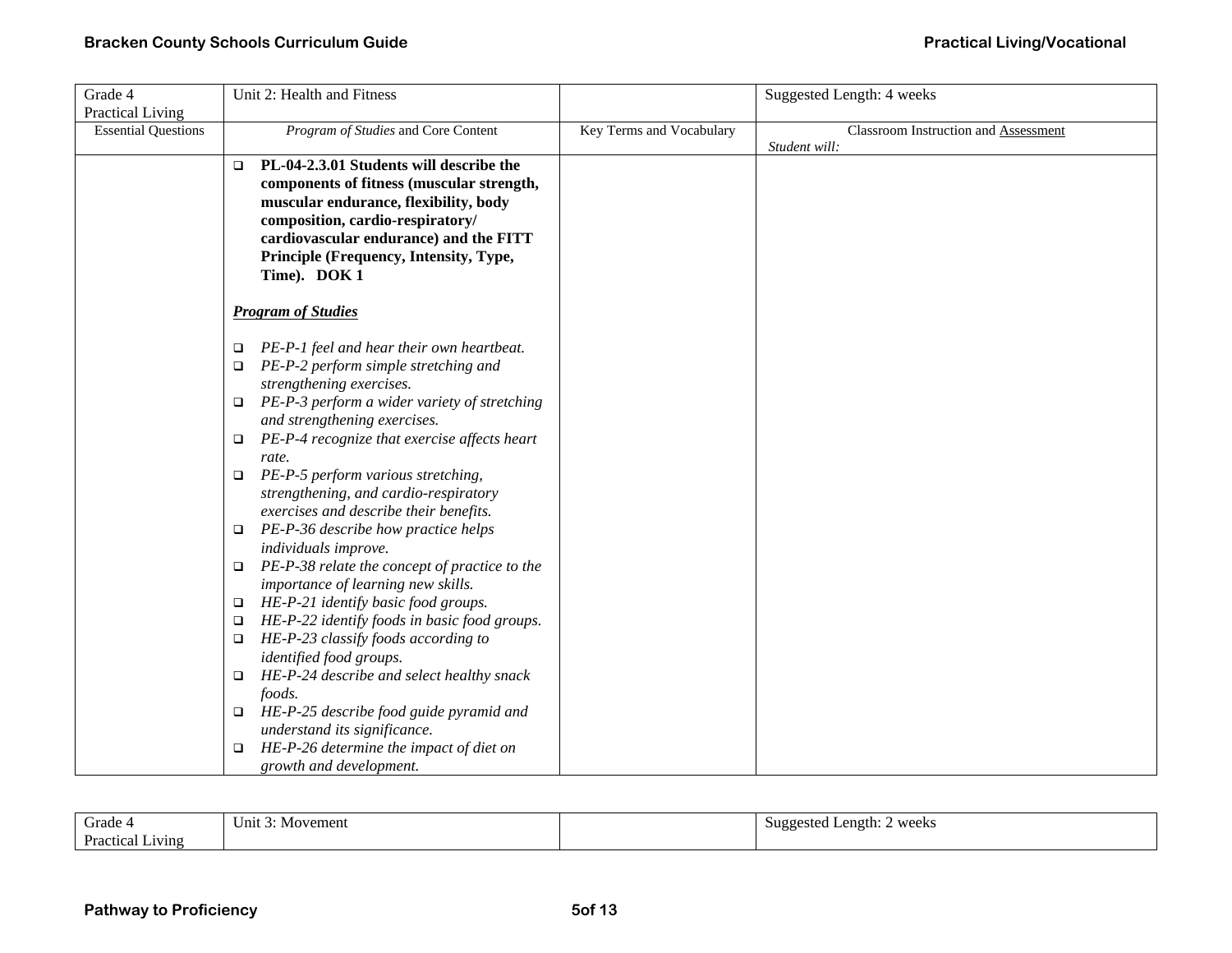| <b>Essential Questions</b>                                                                                                                | Program of Studies and Core Content                                                                                                                                                                                                                                                                                                                                                                   | Key Terms and Vocabulary                                                           | Classroom Instruction and Assessment                                                                                                                                                                                                                                                                          |
|-------------------------------------------------------------------------------------------------------------------------------------------|-------------------------------------------------------------------------------------------------------------------------------------------------------------------------------------------------------------------------------------------------------------------------------------------------------------------------------------------------------------------------------------------------------|------------------------------------------------------------------------------------|---------------------------------------------------------------------------------------------------------------------------------------------------------------------------------------------------------------------------------------------------------------------------------------------------------------|
|                                                                                                                                           |                                                                                                                                                                                                                                                                                                                                                                                                       |                                                                                    |                                                                                                                                                                                                                                                                                                               |
| What does<br>1.<br>locomotor<br>mean?<br>What are the<br>2.<br>locomotor<br>movements?<br>What are<br>3.<br>locomotor and<br>nonlocomotor | <b>Core Content</b><br>PL-04-2.1.01 Students will apply fundamental<br>$\Box$<br>motor skills:<br>Locomotor:<br>$\Box$<br>$\Box$ Walking<br>Running<br>$\Box$<br>$\Box$<br>Skipping<br>Hopping<br>$\Box$<br>Galloping<br>$\Box$<br>Sliding<br>$\Box$<br>$\Box$<br>Leaping<br>Jumping<br>$\Box$                                                                                                        | Locomotor skills<br>$\Box$<br>Movement<br>$\Box$<br>$\Box$<br>Non-Locomotor Skills | Student will:<br>Participate in a variety of activities demonstrating<br>$\Box$<br>knowledge of locomotor skills and their uses. Example:<br>individual, partner, small and large group dances. Using<br>both locomotor and non-locomotor activities.<br>Create and perform dances for peer review.<br>$\Box$ |
| movements?<br>How are time<br>4.<br>and effort<br>related to body<br>awareness?                                                           | Nonlocomotor:<br>$\Box$<br>Turning<br>$\Box$<br>Twisting<br>$\Box$<br>Bending<br>$\Box$<br>Stretching<br>$\Box$<br>Swinging<br>$\Box$<br>Swaying<br>$\Box$<br>Balancing<br>$\Box$<br>Fundamental manipulative skills:<br>$\Box$<br>Hitting<br>$\Box$<br>Kicking<br>$\Box$<br>Throwing<br>$\Box$<br>Catching<br>$\Box$<br>Striking<br>$\Box$<br>Dribbling<br>$\Box$                                    |                                                                                    |                                                                                                                                                                                                                                                                                                               |
|                                                                                                                                           | PL-04-2.1.02 Students will explain the<br>$\Box$<br>fundamental movement concepts:<br>Body awareness - What the body is doing<br>$\Box$<br>Space awareness - Where the body<br>$\Box$<br>moves<br>Time - How quickly the body moves<br>$\Box$<br>Effort - How the body moves<br>$\Box$<br>Relationship -Relationships that occur<br>$\Box$<br>while the body moves DOK 2<br><b>Program of Studies</b> |                                                                                    |                                                                                                                                                                                                                                                                                                               |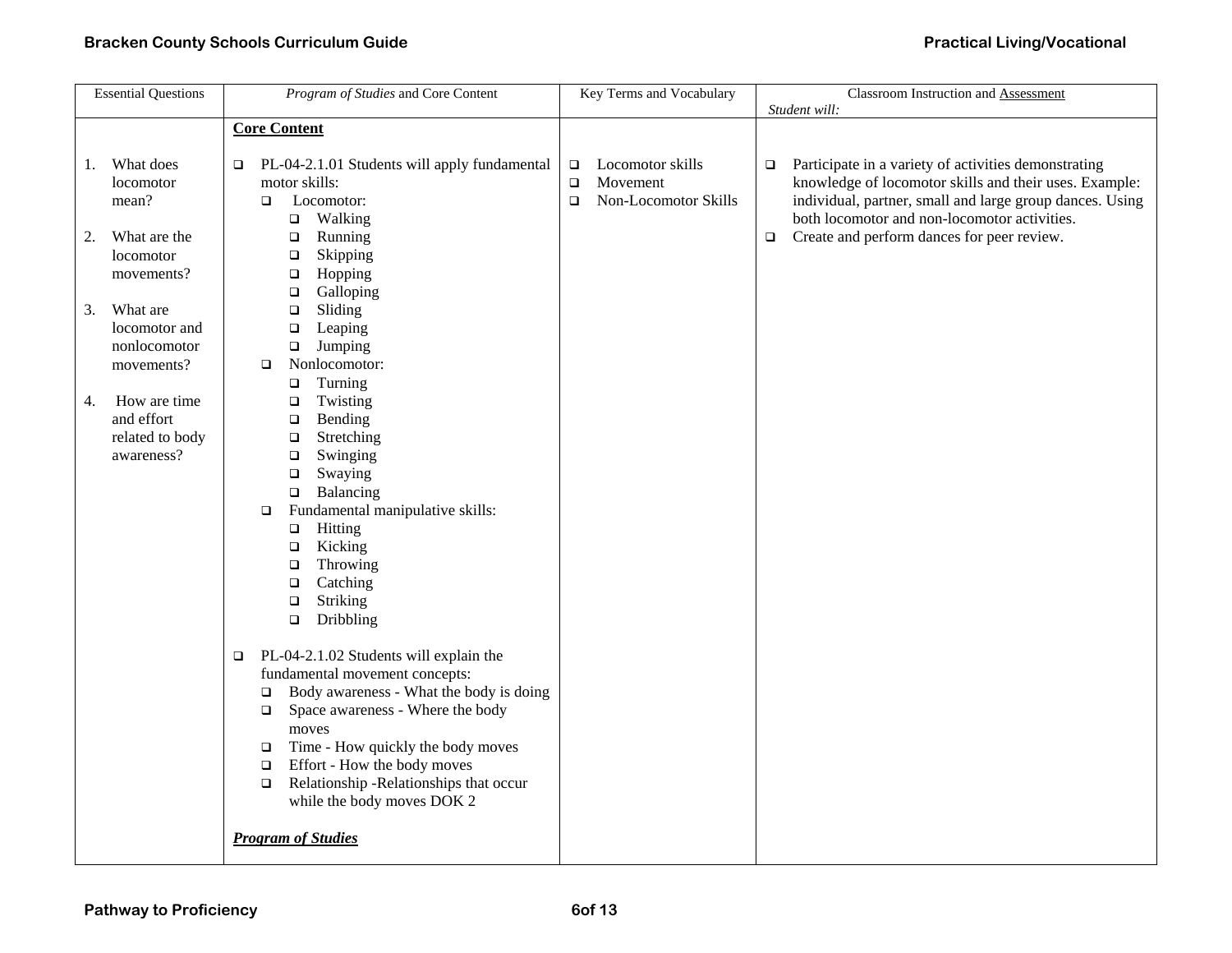| Grade 4                    | Unit 3: Movement                                        |                          | Suggested Length: 2 weeks            |
|----------------------------|---------------------------------------------------------|--------------------------|--------------------------------------|
| <b>Practical Living</b>    |                                                         |                          |                                      |
| <b>Essential Questions</b> | Program of Studies and Core Content                     | Key Terms and Vocabulary | Classroom Instruction and Assessment |
|                            |                                                         |                          | Student will:                        |
|                            | PE-P-6 perform a variety of nonlocomotor<br>$\Box$      |                          |                                      |
|                            | skills (e.g., push, pull, twist, turn, curl,            |                          |                                      |
|                            | stretch, balance).                                      |                          |                                      |
|                            | PE-P-7 perform a variety of locomotor skills<br>$\Box$  |                          |                                      |
|                            | (e.g., walk, run, hop).                                 |                          |                                      |
|                            | $\Box$ PE-P-8 perform increasingly complex              |                          |                                      |
|                            | locomotor and nonlocomotor skills with                  |                          |                                      |
|                            | balance, agility, and weight transfer.                  |                          |                                      |
|                            | PE-P-9 incorporate locomotor and<br>$\Box$              |                          |                                      |
|                            | nonlocomotor skills in creative expression of           |                          |                                      |
|                            | movement, alone and with others.                        |                          |                                      |
|                            | PE-P-10 perform locomotor skills to music.<br>□         |                          |                                      |
|                            | PE-P-11 demonstrate combination<br>□                    |                          |                                      |
|                            | movements (e.g., hop and skip, gallop and               |                          |                                      |
|                            | leap) in playing games or creative play.                |                          |                                      |
|                            | $\Box$ PE-P-12 perform smooth, varied speed, stop       |                          |                                      |
|                            | and go, and directional change in locomotor             |                          |                                      |
|                            | movements.                                              |                          |                                      |
|                            | PE-P-19 apply concept of time to movement<br>$\Box$     |                          |                                      |
|                            | (e.g., from one point to another, fast, slow)           |                          |                                      |
|                            | and task completion (e.g., placement of                 |                          |                                      |
|                            | objects in a square, circle, bag, box).                 |                          |                                      |
|                            | PE-P-23 use movements expressing shapes<br>$\Box$       |                          |                                      |
|                            | and/or sizes.                                           |                          |                                      |
|                            | PE-P-24 identify intensity levels (e.g., low,<br>$\Box$ |                          |                                      |
|                            | moderate, high) of movement.                            |                          |                                      |
|                            | PE-P-25 determine pathways of movements<br>$\Box$       |                          |                                      |
|                            | (e.g., curved,                                          |                          |                                      |
|                            | PE-P-26 demonstrate relationships (e.g.,<br>$\Box$      |                          |                                      |
|                            | over, under, front and back, side-by-side,              |                          |                                      |
|                            | leading, following) with other people and               |                          |                                      |
|                            | <i>objects.</i>                                         |                          |                                      |
|                            | PE-P-28 perform a variety of balance<br>□               |                          |                                      |
|                            | <i>activities.</i>                                      |                          |                                      |
|                            | PE-P-29 engage in body extension activities<br>$\Box$   |                          |                                      |
|                            | (e.g., near, far).                                      |                          |                                      |
|                            | PE-P-30 exhibit body control.<br>□                      |                          |                                      |
|                            | PE-P-31 become aware of movement                        |                          |                                      |
|                            | concepts (e.g., space awareness, effort,                |                          |                                      |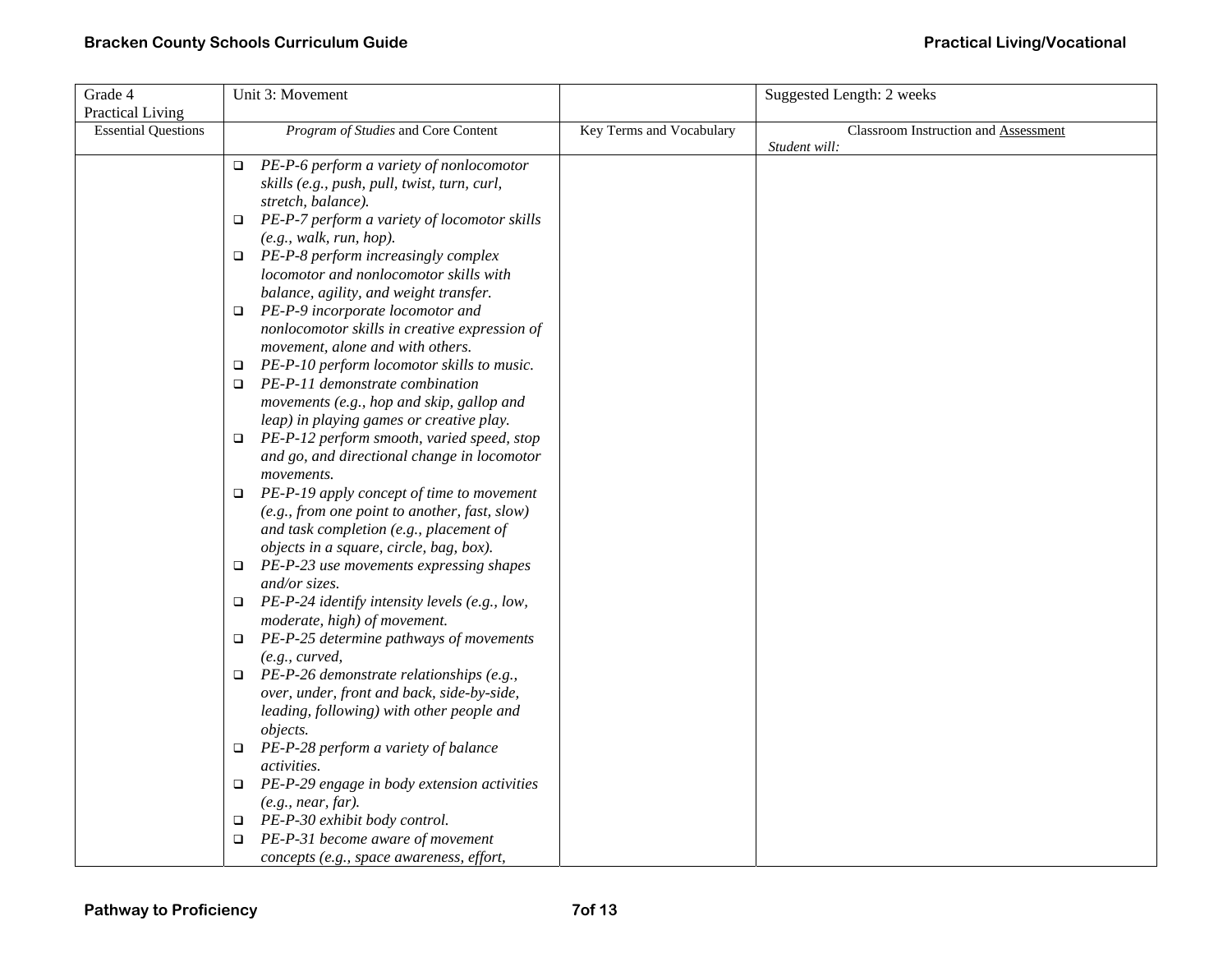## **Bracken County Schools Curriculum Guide** <br> **Bracken County Schools Curriculum Guide Practical Living/Vocational**

| Grade 4                    | Unit 3: Movement                            |                          | Suggested Length: 2 weeks                   |
|----------------------------|---------------------------------------------|--------------------------|---------------------------------------------|
| Practical Living           |                                             |                          |                                             |
| <b>Essential Questions</b> | <i>Program of Studies</i> and Core Content  | Key Terms and Vocabulary | <b>Classroom Instruction and Assessment</b> |
|                            |                                             |                          | Student will:                               |
|                            | formations that occur between objects and   |                          |                                             |
|                            | people) within a specified area.            |                          |                                             |
|                            | PE-P-33 use movement patterns to            |                          |                                             |
|                            | demonstrate concepts of space and effort in |                          |                                             |
|                            | relation to locomotor skills.               |                          |                                             |
|                            | PE-P-35 demonstrate balance skills.         |                          |                                             |

| Grade 4                                                                                                                                                                                                                                                                                                 | Unit 4: Manipulatives                                                                                                                                                                                                                                                                                                                                                                                                                                                                                |                               | Suggested Length: 3 weeks                                                                                                                     |
|---------------------------------------------------------------------------------------------------------------------------------------------------------------------------------------------------------------------------------------------------------------------------------------------------------|------------------------------------------------------------------------------------------------------------------------------------------------------------------------------------------------------------------------------------------------------------------------------------------------------------------------------------------------------------------------------------------------------------------------------------------------------------------------------------------------------|-------------------------------|-----------------------------------------------------------------------------------------------------------------------------------------------|
| Practical Living                                                                                                                                                                                                                                                                                        |                                                                                                                                                                                                                                                                                                                                                                                                                                                                                                      |                               |                                                                                                                                               |
| <b>Essential Questions</b>                                                                                                                                                                                                                                                                              | Program of Studies and Core Content                                                                                                                                                                                                                                                                                                                                                                                                                                                                  | Key Terms and Vocabulary      | Classroom Instruction and Assessment                                                                                                          |
|                                                                                                                                                                                                                                                                                                         |                                                                                                                                                                                                                                                                                                                                                                                                                                                                                                      |                               | Student will:                                                                                                                                 |
|                                                                                                                                                                                                                                                                                                         | <b>Core Content</b>                                                                                                                                                                                                                                                                                                                                                                                                                                                                                  |                               |                                                                                                                                               |
| How can you<br>1.<br>manipulate an<br>object with your<br>hands, feet, or<br>another object?<br>What are the<br>2.<br>steps of the<br>underhand<br>throw, overhand<br>throw, catching<br>a ball, kicking a<br>ball, throwing a<br>Frisbee,<br>throwing a<br>football, and<br>dribbling a<br>basketball? | PL-04-2.1.01 Students will apply fundamental<br>$\Box$<br>motor skills:<br>Locomotor:<br>$\Box$<br>Walking<br>□<br>Running<br>□<br>Skipping<br>$\Box$<br>Hopping<br>□<br>Galloping<br>$\Box$<br>Sliding<br>$\Box$<br>Leaping<br>$\Box$<br>Jumping<br>$\Box$<br>Nonlocomotor:<br>$\Box$<br>Turning<br>□<br>Twisting<br>$\Box$<br>Bending<br>$\Box$<br>Stretching<br>$\Box$<br>Swinging<br>□<br>Swaying<br>$\Box$<br>Balancing<br>$\Box$<br>Fundamental manipulative skills:<br>$\Box$<br>Hitting<br>□ | Manipulative Skills<br>$\Box$ | Participate in a variety of sports lead-up activities.<br>$\Box$<br>Demonstrate skills through skills tests and peer<br>$\Box$<br>assessment. |
|                                                                                                                                                                                                                                                                                                         | Kicking<br>□<br>Throwing<br>□                                                                                                                                                                                                                                                                                                                                                                                                                                                                        |                               |                                                                                                                                               |
|                                                                                                                                                                                                                                                                                                         | Catching<br>□                                                                                                                                                                                                                                                                                                                                                                                                                                                                                        |                               |                                                                                                                                               |
|                                                                                                                                                                                                                                                                                                         | Striking<br>$\Box$                                                                                                                                                                                                                                                                                                                                                                                                                                                                                   |                               |                                                                                                                                               |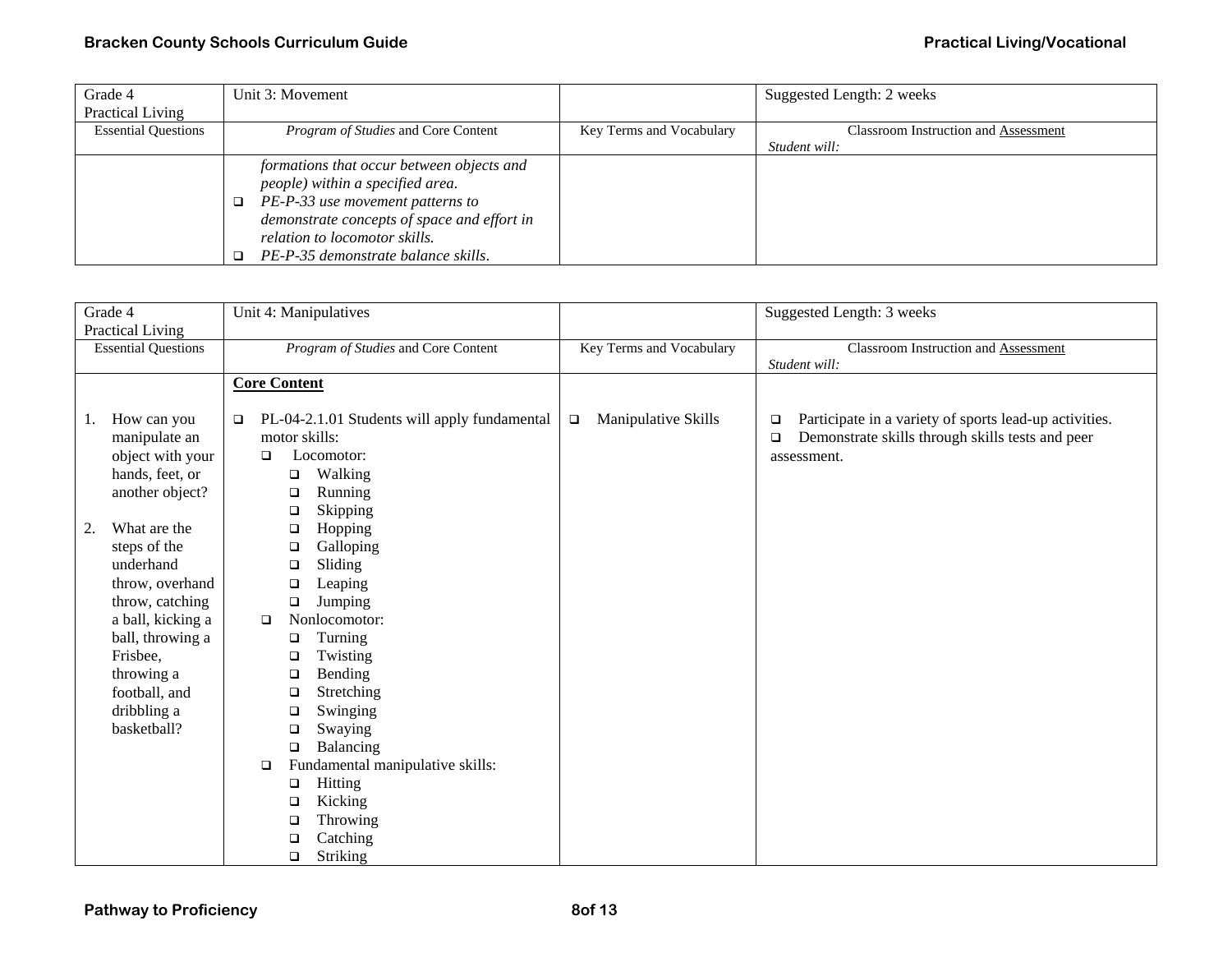| Grade 4                    | Unit 4: Manipulatives                               |                          | Suggested Length: 3 weeks                   |
|----------------------------|-----------------------------------------------------|--------------------------|---------------------------------------------|
| <b>Practical Living</b>    |                                                     |                          |                                             |
| <b>Essential Questions</b> | Program of Studies and Core Content                 | Key Terms and Vocabulary | <b>Classroom Instruction and Assessment</b> |
|                            |                                                     |                          | Student will:                               |
|                            | <b>Dribbling</b><br>□                               |                          |                                             |
|                            |                                                     |                          |                                             |
|                            | <b>Program of Studies</b>                           |                          |                                             |
|                            |                                                     |                          |                                             |
|                            | PE-P-13 discover a variety of ways to<br>□          |                          |                                             |
|                            | manipulate objects (e.g., with hands, feet,         |                          |                                             |
|                            | elbow, head).                                       |                          |                                             |
|                            | PE-P-14 develop throwing, catching, kicking,<br>□   |                          |                                             |
|                            | and striking skills.                                |                          |                                             |
|                            | PE-P-15 throw a ball overhand with proper<br>$\Box$ |                          |                                             |
|                            | hand and foot position.                             |                          |                                             |
|                            | PE-P-16 develop fundamental skills of<br>$\Box$     |                          |                                             |
|                            | throwing, catching, kicking, and striking           |                          |                                             |
|                            | while developing motor skills (e.g., dribble        |                          |                                             |
|                            | and shoot relay) for use in games and other         |                          |                                             |
|                            | activities that lead to more complex games          |                          |                                             |
|                            | and sports (e.g., basketball).                      |                          |                                             |

|    | Grade 4<br>Practical Living                    | Unit 5: Safety                                                                                                                                                                                     |                                          | Suggested Length: 2 weeks                             |
|----|------------------------------------------------|----------------------------------------------------------------------------------------------------------------------------------------------------------------------------------------------------|------------------------------------------|-------------------------------------------------------|
|    | <b>Essential Questions</b>                     | Program of Studies and Core Content                                                                                                                                                                | Key Terms and Vocabulary                 | Classroom Instruction and Assessment<br>Student will: |
|    |                                                | <b>Core Content</b>                                                                                                                                                                                |                                          |                                                       |
|    | What are some<br>traffic safety<br>rules?      | PL-04-1.3.01 Students will identify safety<br>□<br>practices (e.g., use of seatbelts/helmets/life<br>vests) for dealing with a variety of health<br>hazards (e.g., crossing the street, talking to | Hazard<br>Agency<br>□<br>Sanitation<br>□ |                                                       |
|    | What are some<br>things you<br>should do in an | strangers, dealing with threatening situations)<br>while at home, school, and play.                                                                                                                |                                          |                                                       |
|    | emergency?                                     | PL-04-3.1.05 Students will identify and<br>□<br>explain the available health and safety                                                                                                            |                                          |                                                       |
| 3. | What<br>organizations<br>help keep us<br>safe? | agencies in a community that provide<br>services:<br>Health department<br>Fire department<br>Sanitation<br>□                                                                                       |                                          |                                                       |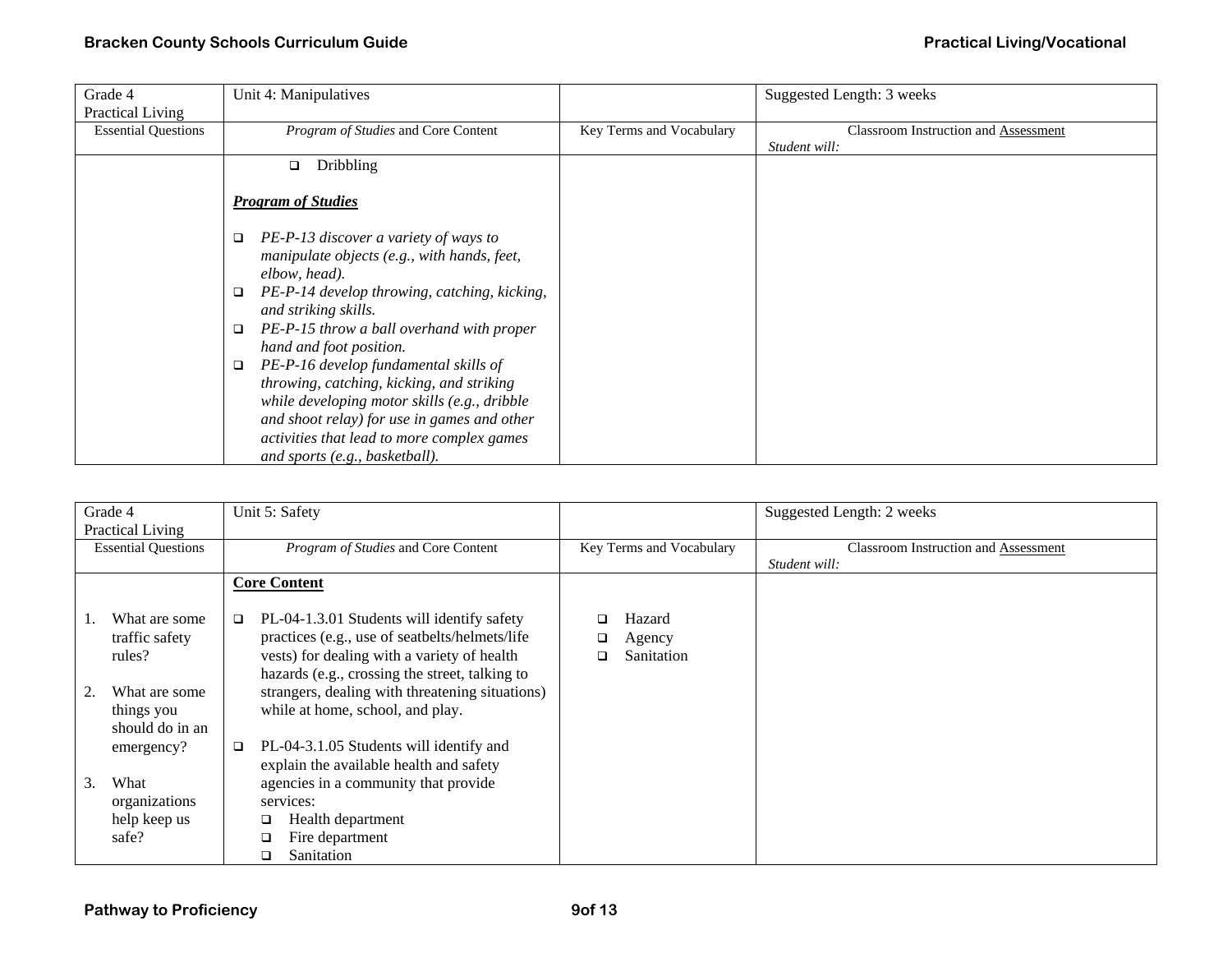| Grade 4                    | Unit 5: Safety                                                                    |                          | Suggested Length: 2 weeks            |
|----------------------------|-----------------------------------------------------------------------------------|--------------------------|--------------------------------------|
| Practical Living           |                                                                                   |                          |                                      |
| <b>Essential Questions</b> | Program of Studies and Core Content                                               | Key Terms and Vocabulary | Classroom Instruction and Assessment |
|                            |                                                                                   |                          | Student will:                        |
|                            | Police<br>$\Box$                                                                  |                          |                                      |
|                            | Ambulance services<br>$\Box$                                                      |                          |                                      |
|                            |                                                                                   |                          |                                      |
|                            | <b>Program of Studies</b>                                                         |                          |                                      |
|                            | $\Box$ HE-P-14 identify and practice school safety                                |                          |                                      |
|                            | rules (e.g., playground, bus, classroom) and                                      |                          |                                      |
|                            | school safety procedures (e.g., tornado drills,                                   |                          |                                      |
|                            | fire drills, earthquake drills).                                                  |                          |                                      |
|                            | $\Box$ HE-P-15 identify and practice traffic safety                               |                          |                                      |
|                            | rules (e.g., crossing streets, riding bikes,                                      |                          |                                      |
|                            | helmets, seat belts).                                                             |                          |                                      |
|                            | HE-P-16 describe and use personal safety<br>$\Box$                                |                          |                                      |
|                            | strategies.                                                                       |                          |                                      |
|                            | $\Box$ HE-P-17 determine procedures and practices                                 |                          |                                      |
|                            | for obtaining needed emergency assistance                                         |                          |                                      |
|                            | and information (e.g., fire and police                                            |                          |                                      |
|                            | departments, poison control, ambulance                                            |                          |                                      |
|                            | service, 911).                                                                    |                          |                                      |
|                            | HE-P-18 identify basic health habits (e.g.,<br>$\Box$                             |                          |                                      |
|                            | hand washing, care of teeth and eyes,                                             |                          |                                      |
|                            | covering coughs and sneezes, sun protection)                                      |                          |                                      |
|                            | which affect self and others and prevent                                          |                          |                                      |
|                            | spread of disease.                                                                |                          |                                      |
|                            | HE-P-19 practice good habits of personal<br>$\Box$                                |                          |                                      |
|                            | grooming and cleanliness.<br>HE-P-20 describe the importance of regular<br>$\Box$ |                          |                                      |
|                            | visits to health care providers.                                                  |                          |                                      |
|                            | HE-P-35 identify purposes and proper uses of                                      |                          |                                      |
|                            | medications.                                                                      |                          |                                      |
|                            | HE-P-36 describe risks associated with the<br>$\Box$                              |                          |                                      |
|                            | use of non-medicinal drugs.                                                       |                          |                                      |
|                            | HE-P-37 become aware of appropriate<br>$\Box$                                     |                          |                                      |
|                            | community agencies (e.g., police department,                                      |                          |                                      |
|                            | fire department, health department, mental                                        |                          |                                      |
|                            | health provider) and the health and safety                                        |                          |                                      |
|                            | services they provide.                                                            |                          |                                      |
|                            | HE-P-38 identify community guidelines that                                        |                          |                                      |
|                            | promote healthy environments.                                                     |                          |                                      |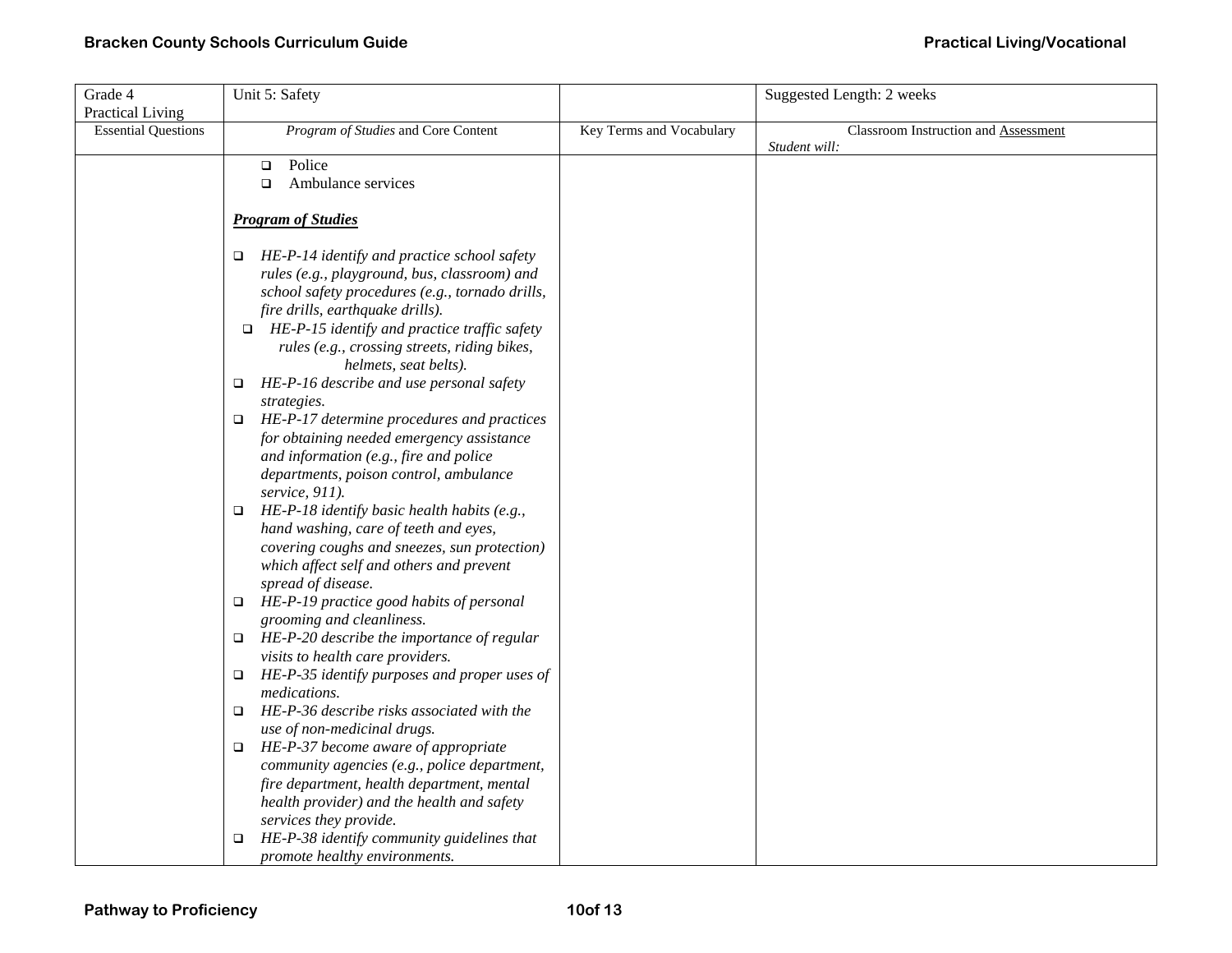## **Bracken County Schools Curriculum Guide** <br> **Bracken County Schools Curriculum Guide Practical Living/Vocational**

| Grade 4                    | Unit 5: Safety                                  |                          | Suggested Length: 2 weeks            |
|----------------------------|-------------------------------------------------|--------------------------|--------------------------------------|
| <b>Practical Living</b>    |                                                 |                          |                                      |
| <b>Essential Questions</b> | <i>Program of Studies</i> and Core Content      | Key Terms and Vocabulary | Classroom Instruction and Assessment |
|                            |                                                 |                          | Student will:                        |
|                            | HE-P-39 describe community activities (e.g.,    |                          |                                      |
|                            | recycling, litter control) that promote healthy |                          |                                      |
|                            | <i>environments.</i>                            |                          |                                      |
|                            | HE-P-40 identify health providers and the       |                          |                                      |
|                            | services they provide in the community.         |                          |                                      |

| Grade 4                    | Unit 6: Consumer Skills                                                                                                                                                                                                                                                                                            |                                                                                                           | Suggested Length: 2 weeks                                    |
|----------------------------|--------------------------------------------------------------------------------------------------------------------------------------------------------------------------------------------------------------------------------------------------------------------------------------------------------------------|-----------------------------------------------------------------------------------------------------------|--------------------------------------------------------------|
| <b>Practical Living</b>    |                                                                                                                                                                                                                                                                                                                    |                                                                                                           |                                                              |
| <b>Essential Questions</b> | Program of Studies and Core Content                                                                                                                                                                                                                                                                                | Key Terms and Vocabulary                                                                                  | <b>Classroom Instruction and Assessment</b><br>Student will: |
|                            | <b>Core Content</b>                                                                                                                                                                                                                                                                                                |                                                                                                           |                                                              |
|                            | PL-04-3.1.01 Students will explain the<br>$\Box$<br>difference between wants and needs as it<br>relates to consumer decisions.<br>PL-04-3.1.02 Students will identify major<br>□<br>factors (price, quality, features) to consider<br>when making consumer decisions and will<br>compare and evaluate products and | Wants<br>□<br><b>Needs</b><br>□<br>Product<br>□<br>Consumer<br>□<br>Gimmick<br>□<br>Advertisers<br>$\Box$ |                                                              |
|                            | services based on these factors. DOK 2<br>PL-04-3.1.03 Students will explain ways<br>□<br>consumer's buying practices are influenced<br>by peer pressure and desire for status.<br>DOK <sub>2</sub>                                                                                                                | Peer Pressure<br>$\Box$                                                                                   |                                                              |
|                            | PL-04-3.2.01 Students will explain the<br>$\Box$<br>purpose of a budget and define the basic<br>components (income, expenses, savings).<br>DOK <sub>2</sub>                                                                                                                                                        | Planning & Saving<br>❏<br>Income<br>□<br>Resources<br>□                                                   |                                                              |
|                            | PL-04-3.1.04 Students will identify and<br>$\Box$<br>describe consumer actions (reusing,<br>reducing, recycling) that impact the<br>environment. DOK 2                                                                                                                                                             |                                                                                                           |                                                              |
|                            | <b>Program of Studies</b>                                                                                                                                                                                                                                                                                          |                                                                                                           |                                                              |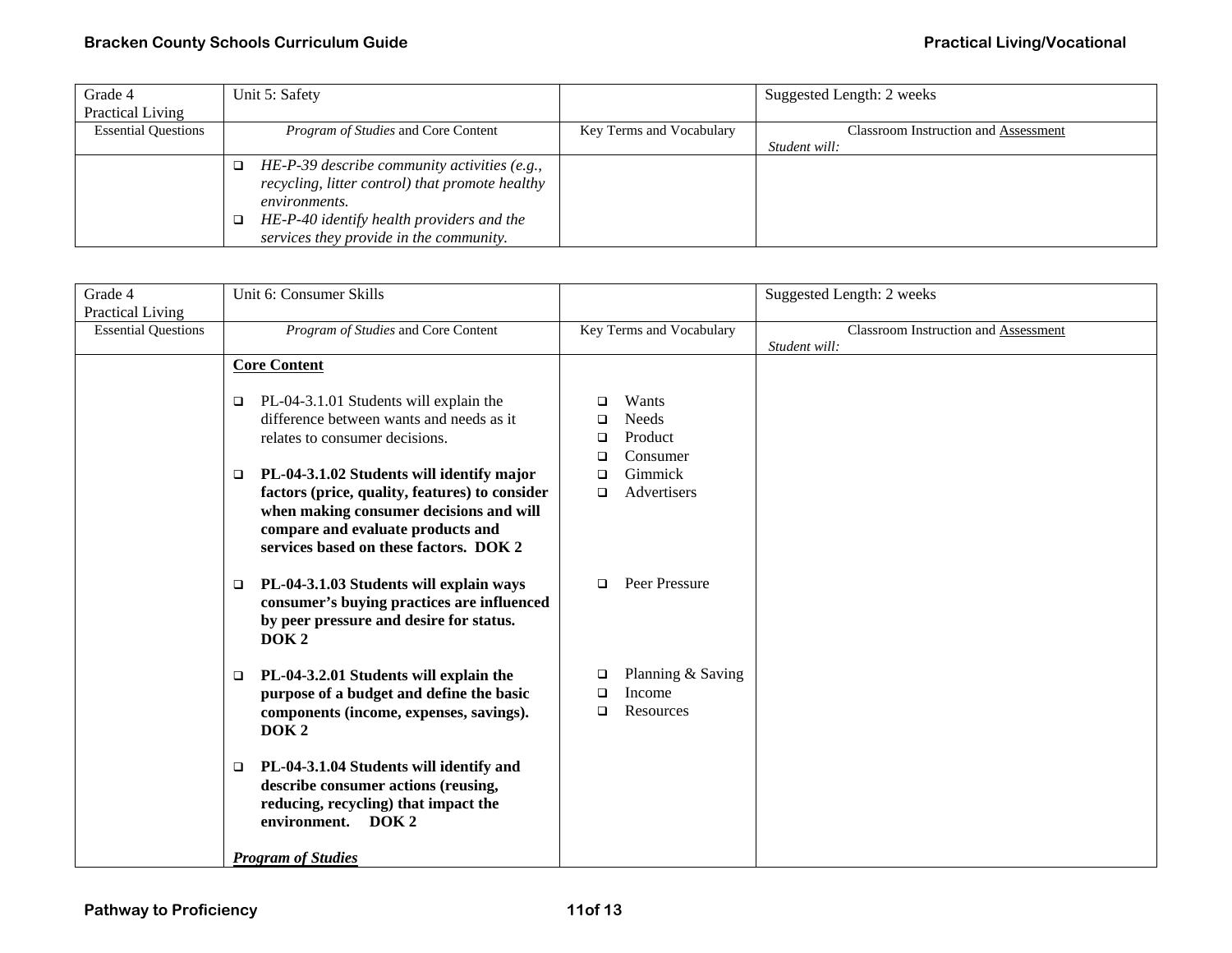| Grade 4                    | Unit 6: Consumer Skills                                                                                                                                                                                                                                                                                                                                                                                                                                                 |                          | Suggested Length: 2 weeks                   |
|----------------------------|-------------------------------------------------------------------------------------------------------------------------------------------------------------------------------------------------------------------------------------------------------------------------------------------------------------------------------------------------------------------------------------------------------------------------------------------------------------------------|--------------------------|---------------------------------------------|
| Practical Living           |                                                                                                                                                                                                                                                                                                                                                                                                                                                                         |                          |                                             |
| <b>Essential Questions</b> | Program of Studies and Core Content                                                                                                                                                                                                                                                                                                                                                                                                                                     | Key Terms and Vocabulary | <b>Classroom Instruction and Assessment</b> |
|                            |                                                                                                                                                                                                                                                                                                                                                                                                                                                                         |                          | Student will:                               |
|                            | HE-P-7 become aware of what it means to be<br>□<br>a consumer.<br>HE-P-8 explain differences between wants<br>□<br>and needs and provide examples.<br>HE-P-9 select products and services that meet<br>$\Box$<br>personal needs.<br>HE-P-10 become aware of the concept of<br>$\Box$<br>saving money.<br>HE-P-11 describe community services used<br>$\Box$<br>by families.<br>HE-P-12 explain where products and services<br>$\Box$<br>are available in the community. |                          |                                             |
|                            | HE-P-13 recognize misleading media and<br>advertising techniques.                                                                                                                                                                                                                                                                                                                                                                                                       |                          |                                             |

| Grade 4                    | Unit 7: Vocational Skills                                                                                                              |                                                        | Suggested Length: 2 weeks                   |
|----------------------------|----------------------------------------------------------------------------------------------------------------------------------------|--------------------------------------------------------|---------------------------------------------|
| Practical Living           |                                                                                                                                        |                                                        |                                             |
| <b>Essential Questions</b> | Program of Studies and Core Content                                                                                                    | Key Terms and Vocabulary                               | <b>Classroom Instruction and Assessment</b> |
|                            |                                                                                                                                        |                                                        | Student will:                               |
|                            | <b>Core Content</b>                                                                                                                    |                                                        |                                             |
|                            | PL-04-4.1.01 Students will explain why<br>$\Box$<br>people need to work (e.g., chores, jobs,<br>employment) to meet basic needs (food, | Occupation<br>$\Box$<br>Income<br>□<br>Employment<br>□ |                                             |
|                            | clothing, shelter).                                                                                                                    | <b>Job Opportunity</b><br>❏                            |                                             |
|                            |                                                                                                                                        | <b>Job Opportunity</b><br>$\Box$                       |                                             |
|                            | PL-04-4.1.02 Students will identify jobs (e.g.,<br>$\Box$                                                                              | Employment<br>$\Box$                                   |                                             |
|                            | farmer, nurse, truck driver) relating to 3 of the                                                                                      | Occupations<br>□                                       |                                             |
|                            | Kentucky Career Clusters (Agriculture,                                                                                                 | Academic<br>□                                          |                                             |
|                            | Health Science, Transportation) and describe                                                                                           | Efficient<br>□                                         |                                             |
|                            | these jobs/careers.                                                                                                                    | Punctuality<br>$\Box$                                  |                                             |
|                            |                                                                                                                                        | Efficiently<br>□                                       |                                             |
|                            | PL-04-4.1.03 Students will describe how<br>□                                                                                           | Flexible<br>◻                                          |                                             |
|                            | academic classes (e.g., reading and writing)                                                                                           | Responsibility<br>$\Box$                               |                                             |
|                            | relate to various jobs/careers. DOK 1                                                                                                  |                                                        |                                             |
|                            | PL-04-4.2.01 Students will describe how<br>$\Box$<br>personal responsibility and good work                                             |                                                        |                                             |